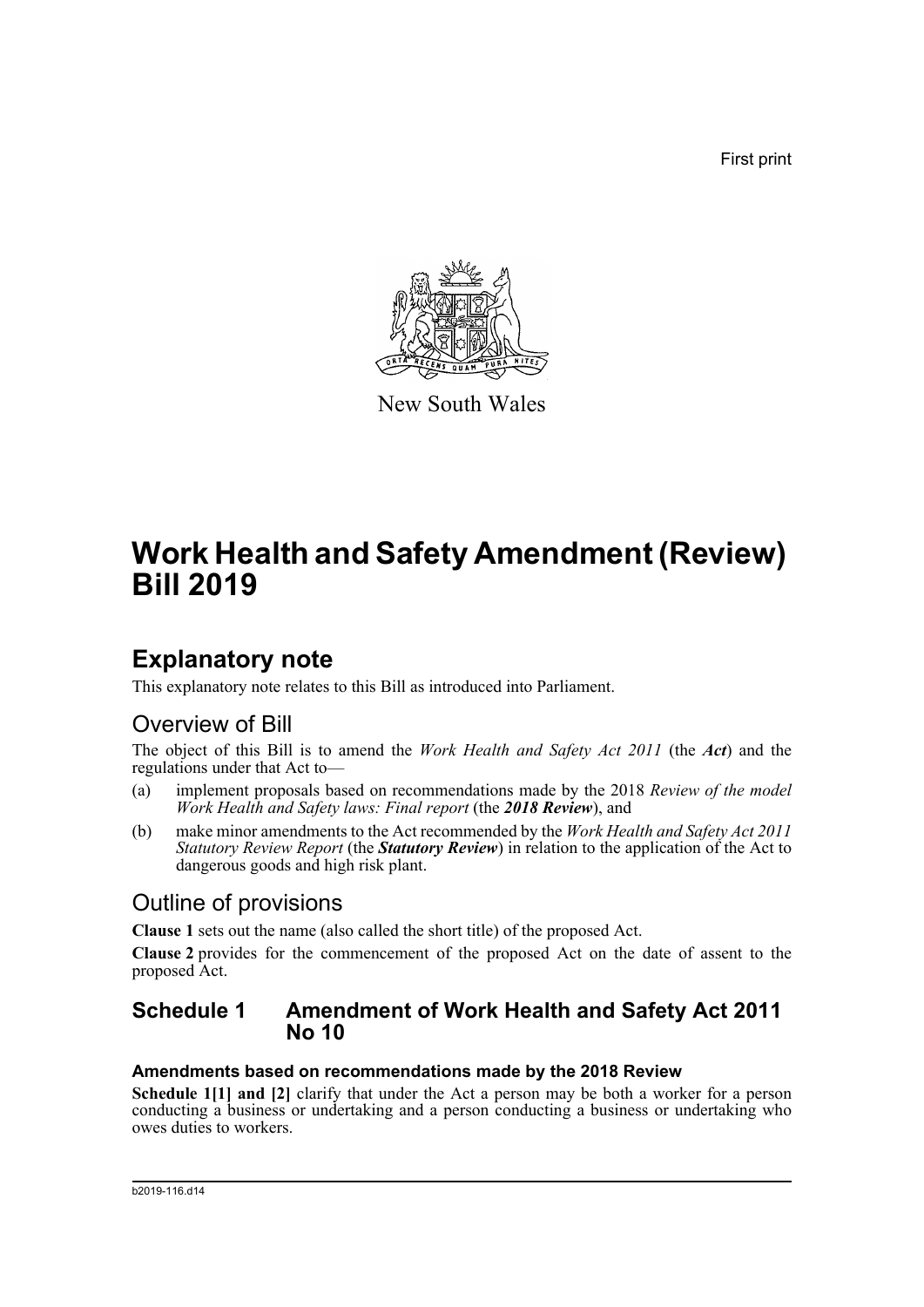**Schedule 1[3]** inserts a note into Part 2 of the Act. Part 2 provides for the health and safety duties owed by a person conducting a business or undertaking to the person's workers and offences for contravening those duties. The proposed note makes it clear that, in addition to the offences and penalties in relation to the health and safety duties imposed by Part 2, in certain circumstances the death of a person at work may also constitute manslaughter under the *Crimes Act 1900* and may be prosecuted under that Act.

**Schedule 1[5]** amends section 31 of the Act, which makes it an offence for a person owing a health and safety duty to engage in conduct that is reckless in exposing an individual owed that duty to a risk of death or serious injury or illness, to include an alternative fault element of gross negligence. **Schedule 1[4]** is a consequential amendment to the heading of the section.

**Schedule 16-101** amend section 72 of the Act to clarify that health and safety representatives are entitled to choose their course of training, and that the person conducting the business or undertaking and the health and safety representatives will consult each other about, and agree on, the reasonable costs associated with the training.

**Schedule 1[11]** amends section 112 of the Act to clarify that in civil proceedings in relation to engaging in or inducing discriminatory or coercive conduct, the District Court may make an order declaring that a person has engaged in conduct of that type.

**Schedule 1[12]** inserts proposed section 155B into the Act to provide for matters in relation to the service of notices, under section 155, on persons who may be able to give information, provide documents or to give evidence to the regulator in relation to a possible contravention of the Act or for other purposes specified in section 155.

**Schedule 1[13]** amends section 171 of the Act to provide that after an inspector has entered a workplace, the inspector or another inspector can exercise the investigative powers in section 171 for up to 30 days without having to re-enter the workplace. The powers in section 171 include powers to require a person to tell an inspector who has custody of documents, to require production of documents and to require a person to answer questions.

**Schedule 1[14]** inserts proposed section 171A into the Act to provide for matters in relation to the giving of notices, under section 171, on persons who may be able to give information, provide documents to or give evidence to an inspector who has entered a workplace for enforcement purposes.

**Schedule 1[16]** amends section 231 of the Act to extend the time within which a person can ask the regulator to start a prosecution in relation to a workplace incident involving a risk of death or serious injury or illness from 12 months to 18 months. This extension in time will allow more time for an effective review of the workplace incident.

**Schedule 1[17]** inserts a new subsection into section 231 of the Act. The new subsection requires the regulator to provide updates on the progress of an investigation to a person who has made a request, referred to in Schedule 1[16], every 3 months after receiving the request until a decision is made as to whether a prosecution will be brought.

**Schedule 1[18]** inserts proposed Division 2A into Part 13 of the Act. Division 2A provides for penalties for offences in the Act to be expressed as penalty units rather than monetary amounts. For the 2019–20 financial year a penalty unit would be \$100 and for future years the value of a penalty unit would be indexed to change in accordance with any increases in the Consumer Price Index. Division 2A also provides, in proposed section 242D, that the Secretary of the Department of Customer Service must give notice, on an appropriate government website, of the actual amounts of the penalties applying in each financial year. **Schedule 1[15] and [21]** are consequential amendments to convert monetary amounts in penalty provisions to penalty units.

**Schedule 1[19]** amends section 271 of the Act to clarify that information, including personal or health information, can be shared with work health and safety regulators in other Australian jurisdictions if it is relevant to a workplace incident being investigated in that jurisdiction.

**Schedule 1[20]** inserts proposed sections 272A and 272B into the Act. Proposed section 272A creates an offence for entering into, providing or benefiting from insurance or other arrangements, including indemnity arrangements, in relation to the payment of penalties for offences under the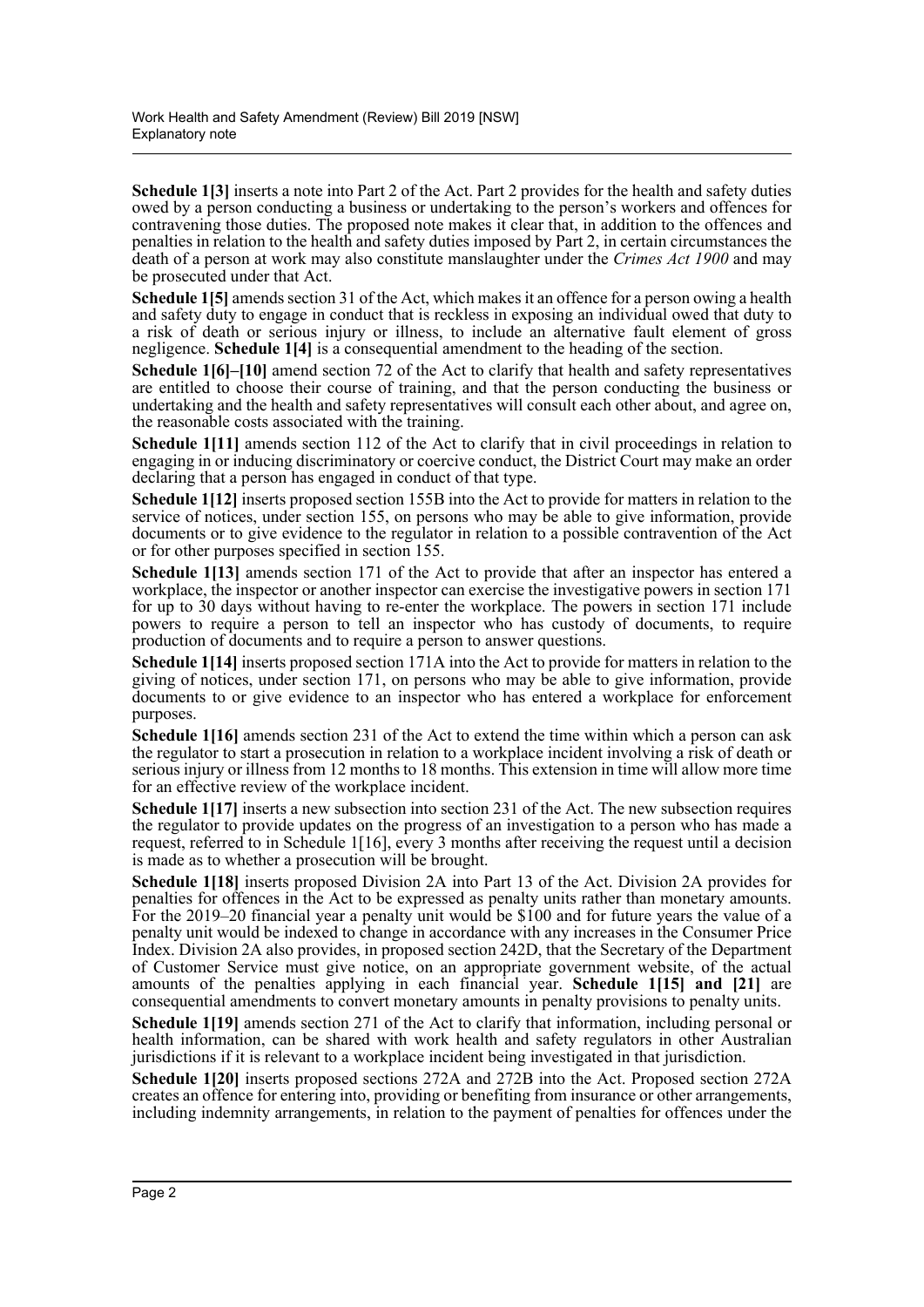Act. Proposed section 272B makes officers of a body corporate liable for offences committed against proposed section 272A by the body corporate.

**Schedule 1[25]** inserts a new clause 27 into Schedule 4, consequent on the amendment made by Schedule 1[20]. Clause 27 is a transitional provision that provides that a person does not commit an offence against proposed section 272A for providing insurance or a grant of indemnity, or for taking the benefit of such insurance or arrangement, if the insurance or indemnity was in force before the commencement and any payment made under the insurance or indemnity is not in relation to a penalty for an incident that occurred after the commencement.

### **Amendments based on recommendations of Statutory Review**

**Schedule 1[22]–[24]** amends Schedule 1 of the Act to make minor amendments recommended by the Statutory Review in relation to the application of the Act to dangerous goods and high risk plant. The amendments clarify that the Act applies to dangerous goods and high risk plant that are stored, handled, operated or used at premises that are not a workplace or for use in carrying out work.

### **Schedule 2 Consequential amendments of Work Health and Safety Act 2011 No 10**

**Schedule 2[1]–[14]** amend the penalty provisions for offences in the Act to increase the value of the penalties by the increases in the Consumer Price Index between 2011–2019 and to convert the monetary values of the penalties to penalty units, consequent on the amendments made to the Act by Schedule 1[18].

### **Schedule 3 Consequential amendments of Work Health and Safety Regulation 2017**

**Schedule 3[1]–[5]** amend the penalty provisions for offences in the Regulation to increase the value of the penalties by the increases in the Consumer Price Index between 2011–2019 and to convert the monetary values of the penalties to penalty units, consequent on the amendments made to the Act by Schedule 1[18].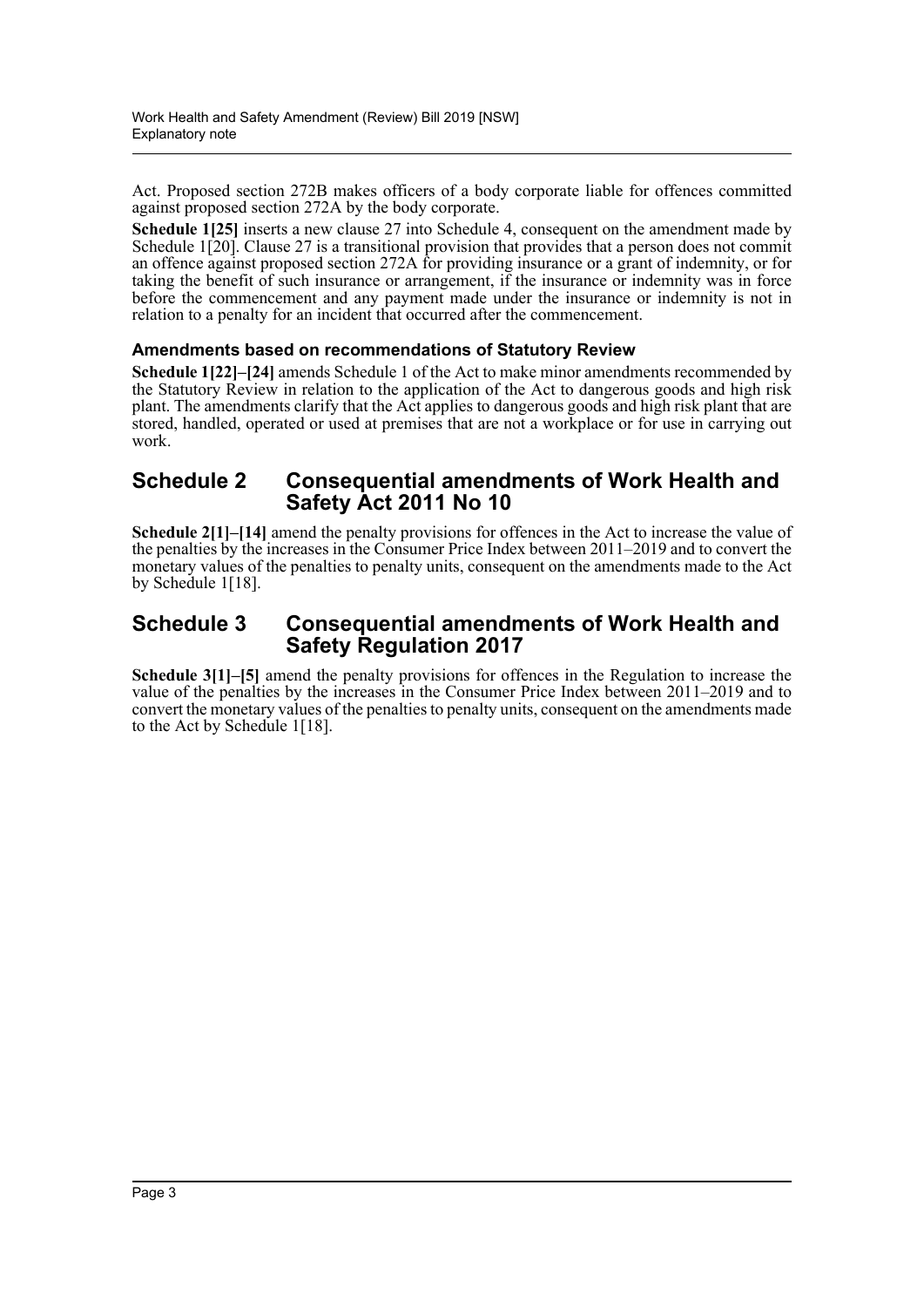First print



New South Wales

# **Work Health and Safety Amendment (Review) Bill 2019**

## **Contents**

|                   |                                                                                    | Page |
|-------------------|------------------------------------------------------------------------------------|------|
|                   | Name of Act                                                                        | 2    |
|                   | Commencement                                                                       | 2    |
| Schedule 1        | Amendment of Work Health and Safety Act 2011 No 10                                 | 3    |
| <b>Schedule 2</b> | <b>Consequential amendments of Work Health and Safety Act 2011</b><br><b>No 10</b> | 9    |
| Schedule 3        | <b>Consequential amendments of Work Health and Safety Regulation</b><br>2017       |      |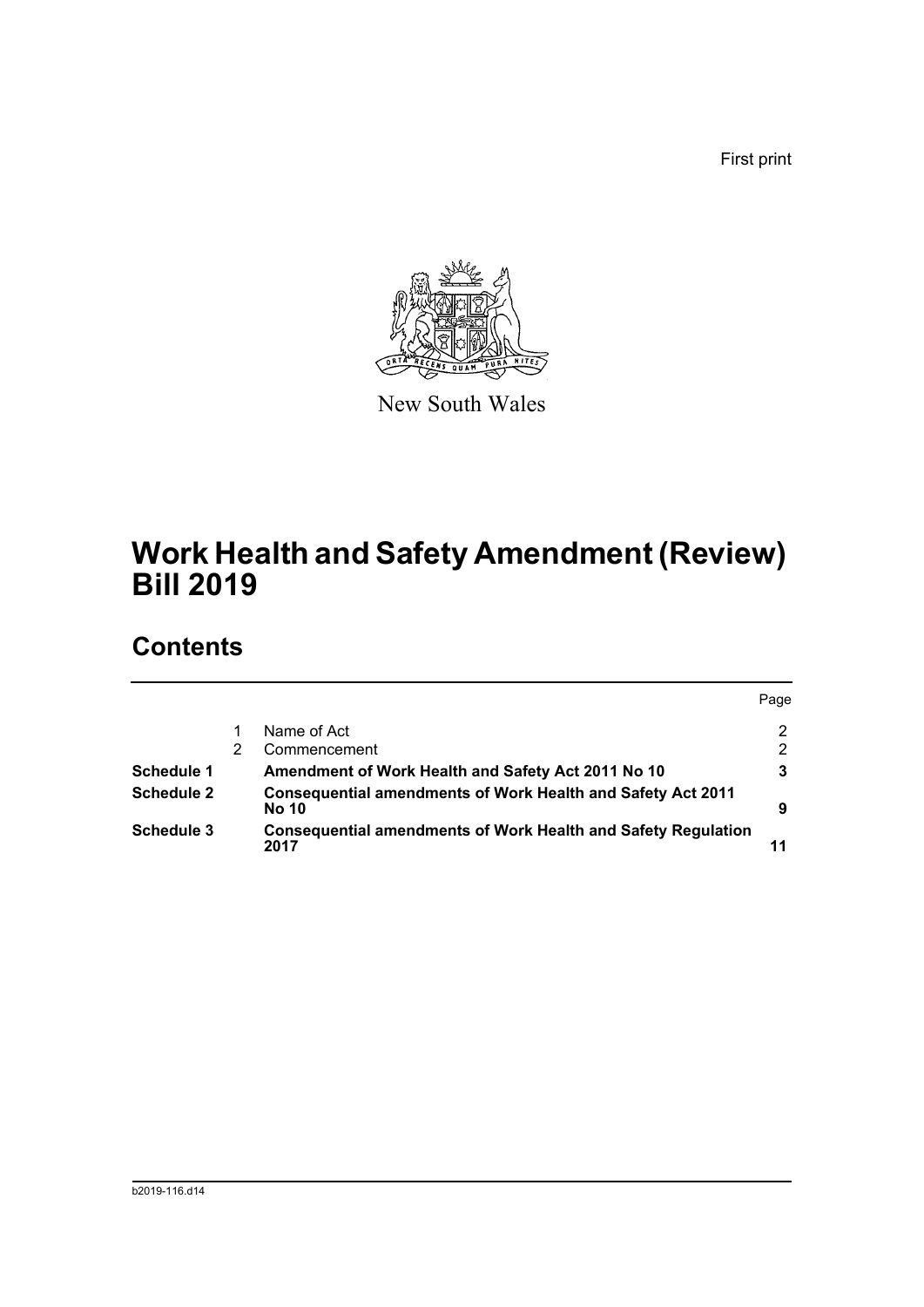

New South Wales

# **Work Health and Safety Amendment (Review) Bill 2019**

No , 2019

### **A Bill for**

An Act to amend the *Work Health and Safety Act 2011* to make miscellaneous amendments resulting from a review of the national Model Work Health and Safety Act; and for related purposes.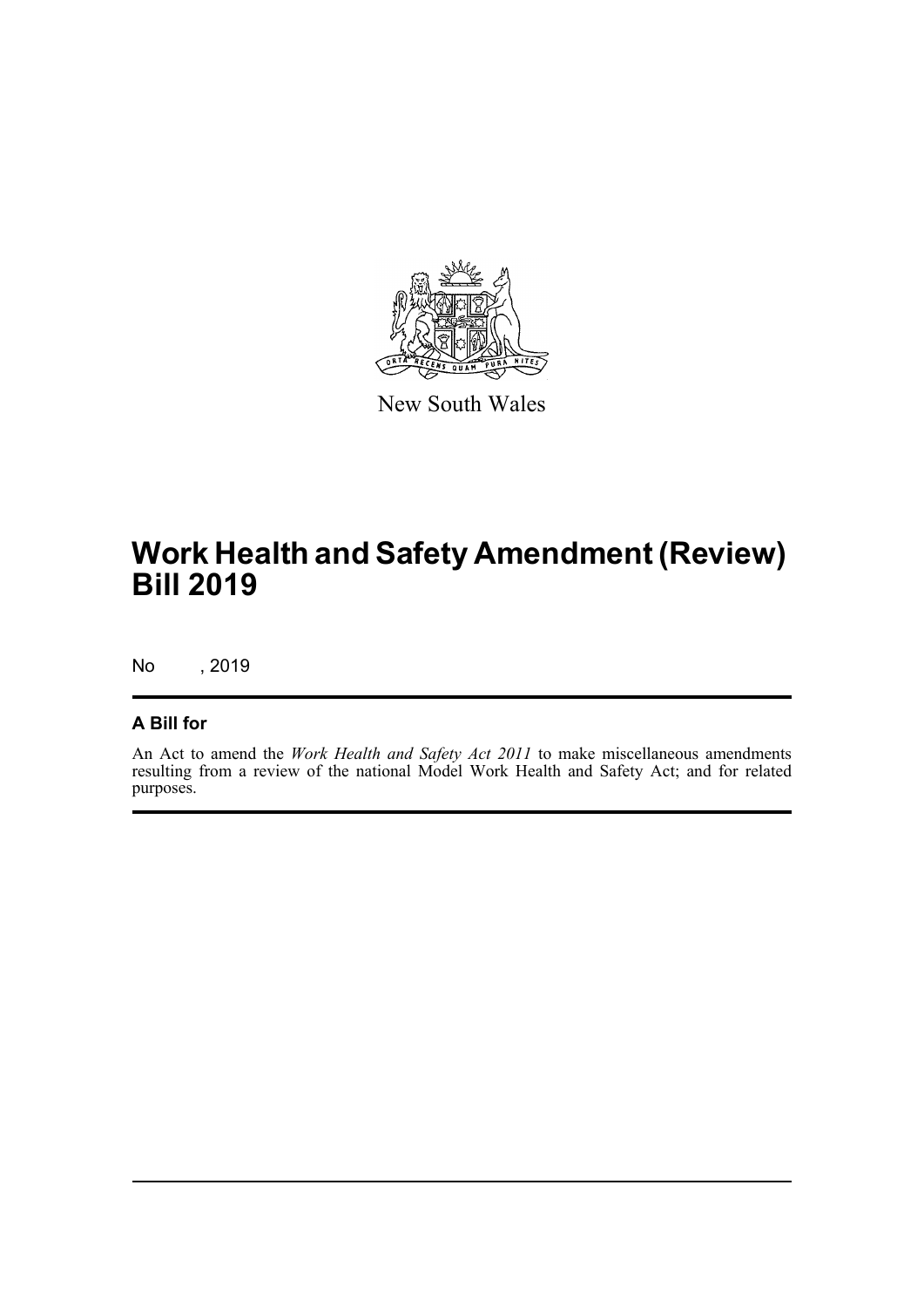Work Health and Safety Amendment (Review) Bill 2019 [NSW]

<span id="page-5-1"></span><span id="page-5-0"></span>

| The Legislature of New South Wales enacts— |                                                                             |               |
|--------------------------------------------|-----------------------------------------------------------------------------|---------------|
|                                            | Name of Act                                                                 | $\mathcal{P}$ |
|                                            | This Act is the <i>Work Health and Safety Amendment (Review) Act 2019</i> . | 3             |
|                                            | <b>Commencement</b>                                                         | 4             |
|                                            | This Act commences on the date of assent to this Act.                       | 5             |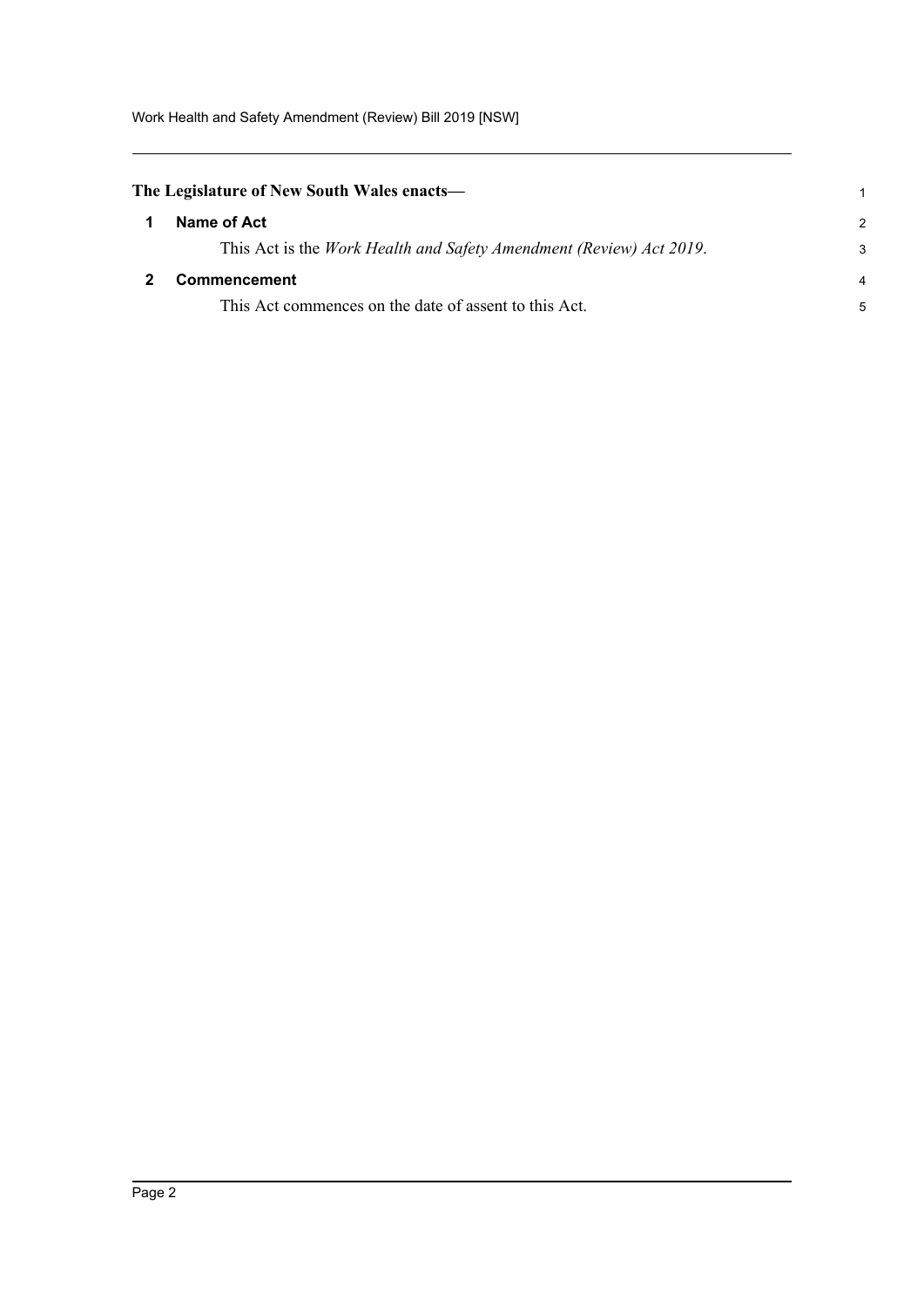<span id="page-6-0"></span>

|       | <b>Schedule 1</b>        | <b>Amendment of Work Health and Safety Act 2011</b><br><b>No 10</b>                                                                                                                                                                                                                                                                                                                                                                                                                                                                                     | 1<br>$\overline{2}$                    |
|-------|--------------------------|---------------------------------------------------------------------------------------------------------------------------------------------------------------------------------------------------------------------------------------------------------------------------------------------------------------------------------------------------------------------------------------------------------------------------------------------------------------------------------------------------------------------------------------------------------|----------------------------------------|
| [1]   |                          | Section 5 Meaning of "person conducting a business or undertaking"                                                                                                                                                                                                                                                                                                                                                                                                                                                                                      | 3                                      |
|       |                          | Insert at the end of the section-                                                                                                                                                                                                                                                                                                                                                                                                                                                                                                                       | 4                                      |
|       |                          | Note. A person may be both a <i>person conducting a business or undertaking</i> , within<br>the meaning of this section, and a <b>worker</b> within the meaning of section 7.                                                                                                                                                                                                                                                                                                                                                                           | 5<br>6                                 |
| [2]   |                          | Section 7 Meaning of "worker"                                                                                                                                                                                                                                                                                                                                                                                                                                                                                                                           | $\overline{7}$                         |
|       |                          | Insert at the end of the section-                                                                                                                                                                                                                                                                                                                                                                                                                                                                                                                       | 8                                      |
|       |                          | <b>Note.</b> A person may be both a <b>worker</b> , within the meaning of this section, and a<br>person conducting a business or undertaking within the meaning of section 5.                                                                                                                                                                                                                                                                                                                                                                           | 9<br>10                                |
| $[3]$ | Part 2, Division 5, note |                                                                                                                                                                                                                                                                                                                                                                                                                                                                                                                                                         | 11                                     |
|       |                          | Insert after the heading to the Division—                                                                                                                                                                                                                                                                                                                                                                                                                                                                                                               | 12                                     |
|       |                          | Note. This Division sets out offences, and penalties for the offences, in relation to the<br>health and safety duties imposed by Divisions 2, 3 and 4 of Part 2. In certain<br>circumstances, the death of a person at work may also constitute manslaughter under<br>the Crimes Act 1900 and may be prosecuted under that Act. See section 18 of the<br>Crimes Act 1900, which provides for the offence of manslaughter, and section 24 of that<br>Act, which provides that the offence of manslaughter is punishable by imprisonment for<br>25 years. | 13<br>14<br>15<br>16<br>17<br>18<br>19 |
| [4]   | Section 31, heading      |                                                                                                                                                                                                                                                                                                                                                                                                                                                                                                                                                         | 20                                     |
|       |                          | Omit "Reckless". Insert instead "Gross negligence or reckless".                                                                                                                                                                                                                                                                                                                                                                                                                                                                                         | 21                                     |
| [5]   | <b>Section 31(1)(c)</b>  |                                                                                                                                                                                                                                                                                                                                                                                                                                                                                                                                                         | 22                                     |
|       |                          | Omit the paragraph. Insert instead-                                                                                                                                                                                                                                                                                                                                                                                                                                                                                                                     | 23                                     |
|       |                          | (c)<br>the person—                                                                                                                                                                                                                                                                                                                                                                                                                                                                                                                                      | 24                                     |
|       |                          | engages in the conduct with gross negligence, or<br>(i)                                                                                                                                                                                                                                                                                                                                                                                                                                                                                                 | 25                                     |
|       |                          | is reckless as to the risk to an individual of death or serious injury<br>(i)<br>or illness.                                                                                                                                                                                                                                                                                                                                                                                                                                                            | 26<br>27                               |
| [6]   |                          | Section 72 Obligation to train health and safety representatives                                                                                                                                                                                                                                                                                                                                                                                                                                                                                        | 28                                     |
|       |                          | Omit section $72(1)(c)$ . Insert instead—                                                                                                                                                                                                                                                                                                                                                                                                                                                                                                               | 29                                     |
|       |                          | chosen by the health and safety representative.<br>(c)                                                                                                                                                                                                                                                                                                                                                                                                                                                                                                  | 30                                     |
| [7]   | Section 72(2)            |                                                                                                                                                                                                                                                                                                                                                                                                                                                                                                                                                         | 31                                     |
|       |                          | Insert ", in consultation with the health and safety representative and as soon as practicable<br>within the period of 3 months after the request is made" after "must".                                                                                                                                                                                                                                                                                                                                                                                | 32<br>33                               |
| [8]   | <b>Section 72(2)(a)</b>  |                                                                                                                                                                                                                                                                                                                                                                                                                                                                                                                                                         | 34                                     |
|       |                          | Omit "as soon as practicable within the period of 3 months after the request is made,".                                                                                                                                                                                                                                                                                                                                                                                                                                                                 | 35                                     |
| [9]   | Section 72(5)            |                                                                                                                                                                                                                                                                                                                                                                                                                                                                                                                                                         | 36                                     |
|       |                          | Omit "subsections $(1)$ (c) and $(2)$ ". Insert instead "that subsection".                                                                                                                                                                                                                                                                                                                                                                                                                                                                              | 37                                     |
| [10]  | Section 72(7)            |                                                                                                                                                                                                                                                                                                                                                                                                                                                                                                                                                         | 38                                     |
|       | and".                    | Omit "allow a health and safety representative to attend a course decided by the inspector                                                                                                                                                                                                                                                                                                                                                                                                                                                              | 39<br>40                               |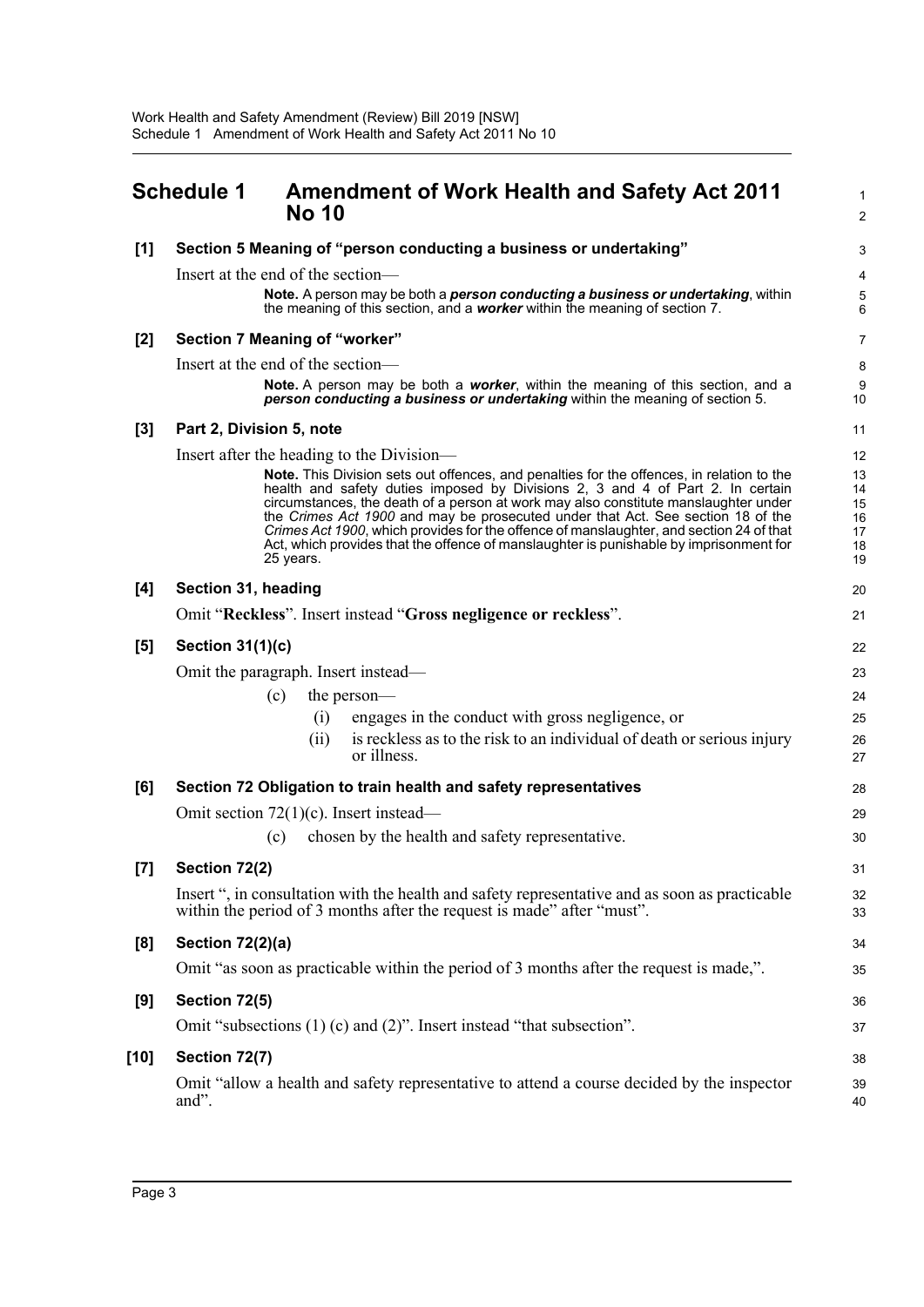| $[11]$ |      |                     | or coercive conduct | Section 112 Civil proceedings in relation to engaging in or inducing discriminatory                                                                                                             | $\mathbf{1}$<br>$\overline{c}$ |
|--------|------|---------------------|---------------------|-------------------------------------------------------------------------------------------------------------------------------------------------------------------------------------------------|--------------------------------|
|        |      |                     |                     | Insert after section $112(3)(a)$ —                                                                                                                                                              | $\mathsf 3$                    |
|        |      |                     | $\left( a1\right)$  | an order declaring that the person has engaged in conduct of a type<br>referred to in subsection $(2)(a)$ , (b) or (c), or                                                                      | 4<br>5                         |
| $[12]$ |      | <b>Section 155B</b> |                     |                                                                                                                                                                                                 | 6                              |
|        |      |                     |                     | Insert after section 155A—                                                                                                                                                                      | $\overline{7}$                 |
|        | 155B |                     |                     | <b>Service of notices</b>                                                                                                                                                                       | 8                              |
|        |      | (1)                 |                     | A written notice served on a person under section $155(2)$ may be served—                                                                                                                       | 9                              |
|        |      |                     | (a)                 | by delivering it personally to the person or sending it by post or<br>electronic transmission to the person's usual or last known place of<br>residence or business, or                         | 10<br>11<br>12                 |
|        |      |                     | (b)                 | by leaving it for the person at the person's usual or last known place of<br>residence or business with a person who appears to be over 16 years and<br>who appears to reside or work there, or | 13<br>14<br>15                 |
|        |      |                     | (c)                 | by leaving it for the person at the workplace to which the notice relates<br>with a person who is or appears to be the person with management or<br>control of the workplace, or                | 16<br>17<br>18                 |
|        |      |                     | (d)                 | in a way prescribed by the regulations.                                                                                                                                                         | 19                             |
|        |      | (2)                 |                     | The regulations may prescribe—                                                                                                                                                                  | 20                             |
|        |      |                     | (a)                 | the way of serving a notice, and                                                                                                                                                                | 21                             |
|        |      |                     | (b)                 | the steps a person on whom a notice is served must take to bring it to the<br>attention of other persons.                                                                                       | 22<br>23                       |
| $[13]$ |      |                     |                     | Section 171 Power to require production of documents and answers to questions                                                                                                                   | 24                             |
|        |      |                     |                     | Omit "An inspector who enters a workplace under this Division may" from section 171(1).                                                                                                         | 25                             |
|        |      |                     |                     | Insert instead "If an inspector enters a workplace under this Division, or has within the last<br>30 days entered a workplace under this Division, the inspector or another inspector may".     | 26<br>27                       |
| $[14]$ |      | <b>Section 171A</b> |                     |                                                                                                                                                                                                 | 28                             |
|        |      |                     |                     | Insert after section 171—                                                                                                                                                                       | 29                             |
|        | 171A |                     |                     | <b>Giving of notices</b>                                                                                                                                                                        | 30                             |
|        |      | (1)                 |                     | A written notice given to a person under section $171(2)$ may be given—                                                                                                                         | 31                             |
|        |      |                     | (a)                 | by delivering it personally to the person or sending it by post or<br>electronic transmission to the person's usual or last known place of<br>residence or business, or                         | 32<br>33<br>34                 |
|        |      |                     | (b)                 | by leaving it for the person at the person's usual or last known place of<br>residence or business with a person who appears to be over 16 years and<br>who appears to reside or work there, or | 35<br>36<br>37                 |
|        |      |                     | (c)                 | by leaving it for the person at the workplace to which the notice relates<br>with a person who is or appears to be the person with management or<br>control of the workplace, or                | 38<br>39<br>40                 |
|        |      |                     | (d)                 | in a way prescribed by the regulations.                                                                                                                                                         | 41                             |
|        |      | (2)                 |                     | The regulations may prescribe—                                                                                                                                                                  | 42                             |
|        |      |                     | $\left( a\right)$   | the way of giving a notice, and                                                                                                                                                                 | 43                             |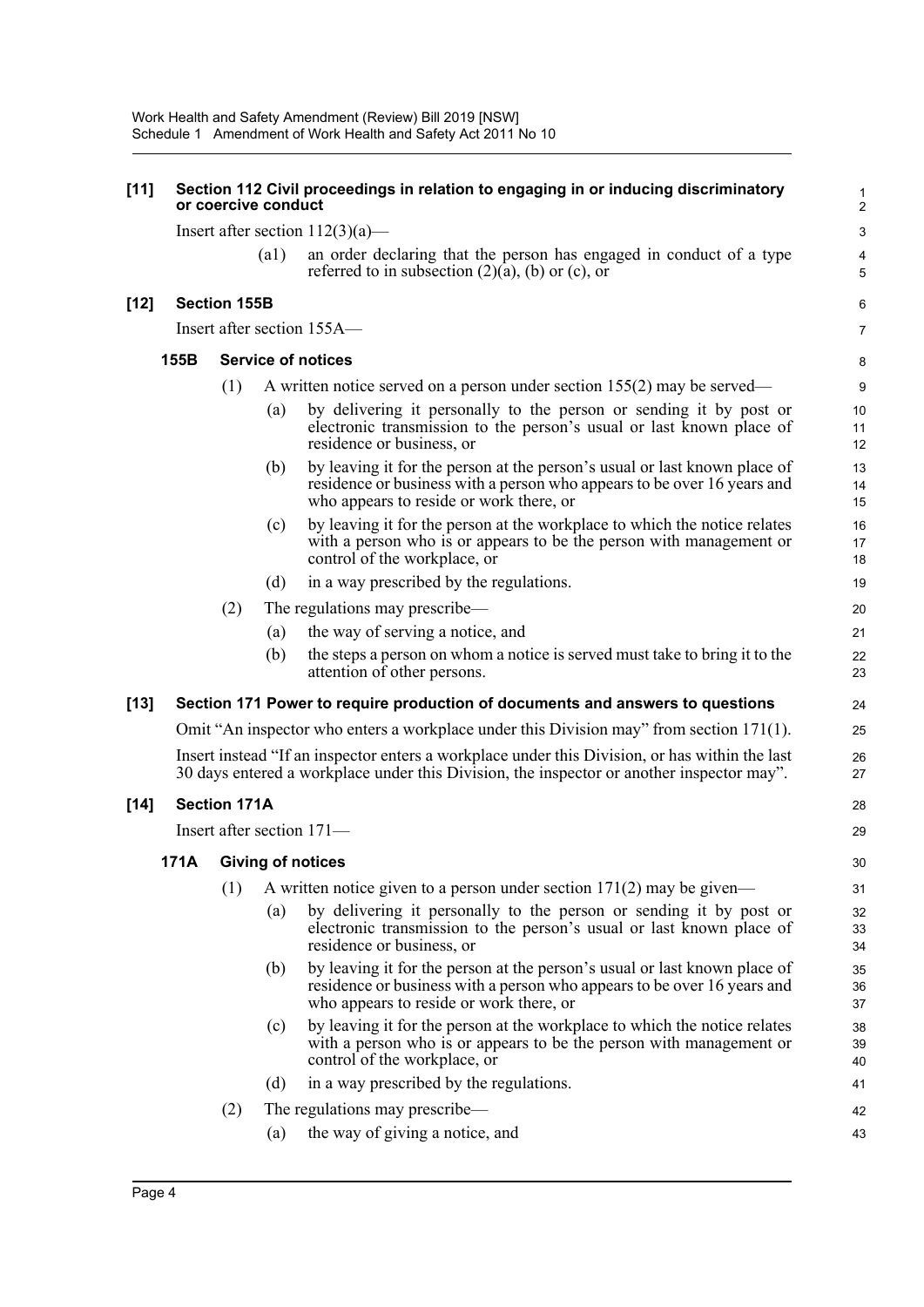|      |      |                        | (b)                | the steps a person to whom a notice is given must take to bring it to the<br>attention of other persons.                                                                                                                                                                                            | $\mathbf{1}$<br>$\overline{2}$ |
|------|------|------------------------|--------------------|-----------------------------------------------------------------------------------------------------------------------------------------------------------------------------------------------------------------------------------------------------------------------------------------------------|--------------------------------|
| [15] |      |                        |                    | <b>Section 229B Procedure for offences</b>                                                                                                                                                                                                                                                          | 3                              |
|      |      |                        |                    | Omit "\$50,000" from section 229B(4).                                                                                                                                                                                                                                                               | 4                              |
|      |      |                        |                    | Insert instead "an amount equal to the monetary value of 650 penalty units".                                                                                                                                                                                                                        | 5                              |
| [16] |      |                        |                    | Section 231 Procedure if prosecution is not brought                                                                                                                                                                                                                                                 | 6                              |
|      |      |                        |                    | Omit "12 months" from section $231(1)(b)$ . Insert instead "18 months".                                                                                                                                                                                                                             | $\overline{7}$                 |
| [17] |      | <b>Section 231(2A)</b> |                    |                                                                                                                                                                                                                                                                                                     | 8                              |
|      |      |                        |                    | Insert after section $231(2)$ —                                                                                                                                                                                                                                                                     | 9                              |
|      |      | (2A)                   |                    | If, under subsection $(2)(a)$ , the regulator advises the person the investigation is<br>not complete, the regulator must, from the time that advice is provided and<br>until the investigation is complete, advise the person at least every 3 months<br>of the matters set out in that paragraph. | 10<br>11<br>12<br>13           |
| [18] |      | Part 13, Division 2A   |                    |                                                                                                                                                                                                                                                                                                     | 14                             |
|      |      |                        |                    | Insert after Division 2-                                                                                                                                                                                                                                                                            | 15                             |
|      |      | <b>Division 2A</b>     |                    | <b>Penalty units</b>                                                                                                                                                                                                                                                                                | 16                             |
|      | 242A |                        | <b>Definitions</b> |                                                                                                                                                                                                                                                                                                     | 17                             |
|      |      |                        |                    | In this Division—                                                                                                                                                                                                                                                                                   | 18                             |
|      |      |                        |                    | <b>CPI</b> means the Consumer Price Index (All Groups Index) for Sydney<br>published by the Australian Bureau of Statistics in the latest published series<br>of that index.                                                                                                                        | 19<br>20<br>21                 |
|      |      |                        |                    | <i>financial year</i> means a period of 12 months starting on 1 July.                                                                                                                                                                                                                               | 22                             |
|      | 242B |                        |                    | Value of penalty unit                                                                                                                                                                                                                                                                               | 23                             |
|      |      | (1)                    |                    | For the purposes of this Act, the value of a <i>penalty unit</i> is—                                                                                                                                                                                                                                | 24                             |
|      |      |                        | (a)                | for the financial year $2019-20$ —\$100, and                                                                                                                                                                                                                                                        | 25                             |
|      |      |                        | (b)                | for each subsequent financial year—the amount calculated as follows—                                                                                                                                                                                                                                | 26                             |
|      |      |                        |                    | $$100 \times \frac{A}{B}$                                                                                                                                                                                                                                                                           |                                |
|      |      |                        |                    | where-                                                                                                                                                                                                                                                                                              | 27                             |
|      |      |                        |                    | A is the CPI number for the March quarter in the financial year<br>immediately preceding the financial year for which the amount is<br>calculated.                                                                                                                                                  | 28<br>29<br>30                 |
|      |      |                        |                    | <b>B</b> is the CPI number for the March quarter of 2019.                                                                                                                                                                                                                                           | 31                             |
|      |      | (2)                    |                    | However, if the amount of a penalty unit calculated for any financial year is<br>less than the amount that applied in the previous financial year, then the<br>amount for that previous financial year applies instead.                                                                             | 32<br>33<br>34                 |
|      | 242C |                        |                    | <b>Amount of penalties</b>                                                                                                                                                                                                                                                                          | 35                             |
|      |      | (1)                    |                    | If, in this Act, a penalty is expressed as a number of penalty units, the monetary<br>value of the penalty is the number of dollars obtained by multiplying the value<br>of a penalty unit by the number of penalty units.                                                                          | 36<br>37<br>38                 |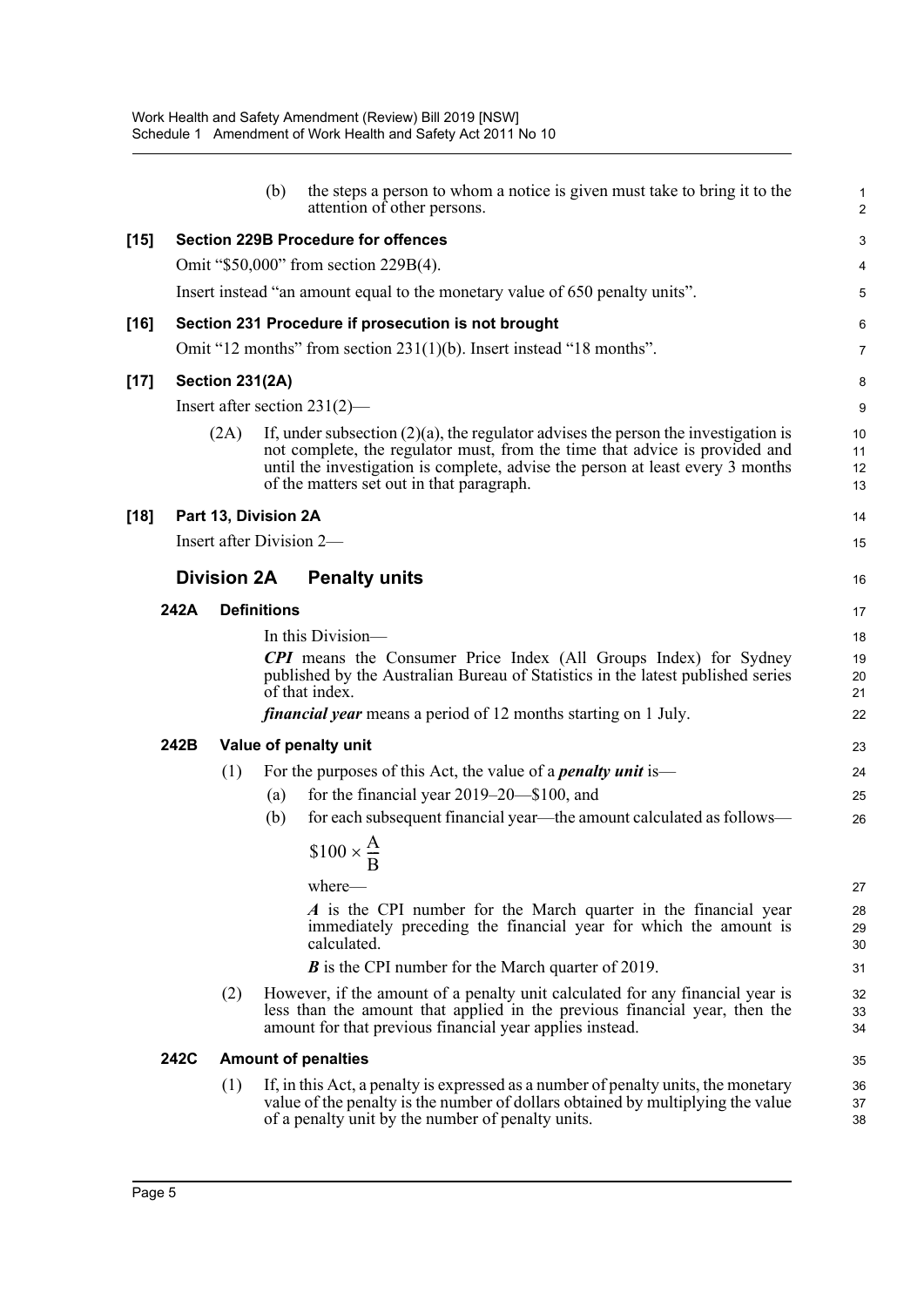(2) However, if the monetary value of the penalty obtained under subsection (1) is not a multiple of \$1, the amount is rounded down to the nearest multiple of \$1.

23 24

#### **242D Notice of indexed penalties**

- (1) As soon as practicable after the CPI number for the March quarter is published by the Australian Statistician, the Secretary must give notice, on an appropriate government website, of the monetary value of the penalties applying in each financial year under this Division.
- (2) Failure to give the notice does not affect the amount of the penalty applying in a financial year.

#### **[19] Section 271 Confidentiality of information**

Insert after section 271(3)—

- (3A) Without limiting subsection (3), any information or document, including the following information or documents, lawfully obtained or accessed by a person exercising a power or function under this Act may be disclosed or given under subsection  $(3)(c)(v)$  to a corresponding regulator-
	- (a) information provided, or a document produced, under section 155 or Part 9.
	- (b) information or a document that is personal information or health information about an individual despite the *Privacy and Personal Information Protection Act 1998* or the *Health Records and Information Privacy Act 2002*.

#### **[20] Sections 272A and 272B**

Insert after section 272—

#### **272A Prohibition on certain insurance or indemnity arrangements**

A person must not—

- (a) without reasonable excuse, enter into a contract of insurance or other arrangement under which the person or another person is covered for liability for a monetary penalty under this Act, or
- (b) provide insurance or a grant of indemnity for liability for a monetary penalty under this Act, or
- (c) take the benefit of—
	- (i) a contract of insurance or other arrangement under which the person or another person is covered for liability for a monetary penalty under this Act, or
	- (ii) a grant of indemnity for liability for a monetary penalty under this Act.

Maximum penalty—

- (a) for paragraph (a)—
	- (i) in the case of an individual—250 penalty units, or
	- (ii) in the case of a body corporate—1,250 penalty units, or
- (b) for paragraph (b) or  $(c)$ 
	- (i) in the case of an individual—500 penalty units, or
	- (ii) in the case of a body corporate—2,500 penalty units.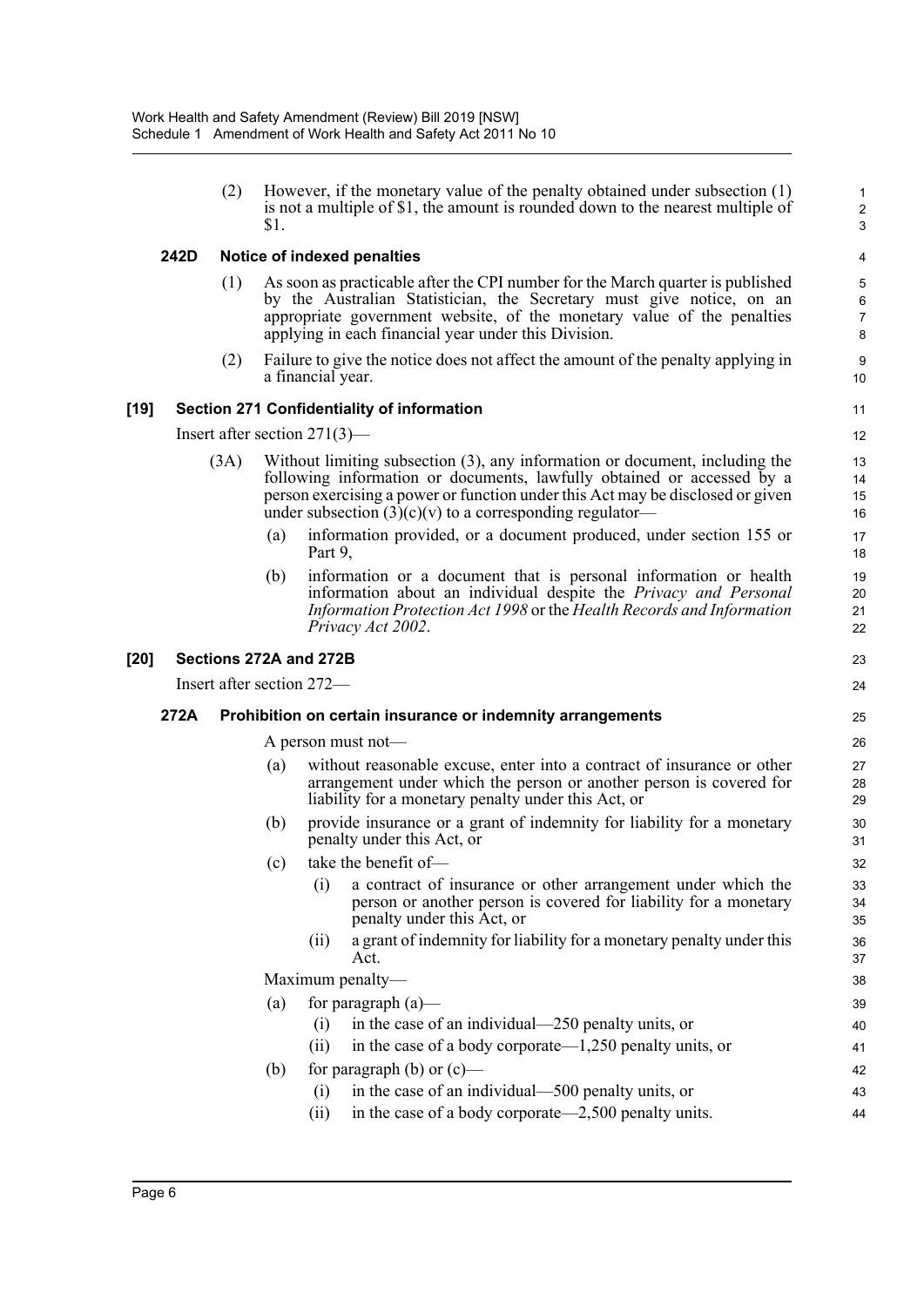|        | 272B |      | Liability of officers for offences by body corporate under section 272A                                                                                                                                                                                       | 1                           |
|--------|------|------|---------------------------------------------------------------------------------------------------------------------------------------------------------------------------------------------------------------------------------------------------------------|-----------------------------|
|        |      | (1)  | A person commits an offence against this section if—                                                                                                                                                                                                          | $\overline{2}$              |
|        |      |      | a body corporate commits an offence against section 272A, and<br>(a)                                                                                                                                                                                          | 3                           |
|        |      |      | the person is an officer of the body corporate, and<br>(b)                                                                                                                                                                                                    | 4                           |
|        |      |      | (c)<br>the person—                                                                                                                                                                                                                                            | $\mathbf 5$                 |
|        |      |      | aids, abets, counsels or procures the commission of the offence,<br>(i)<br><b>or</b>                                                                                                                                                                          | $\,6\,$<br>$\overline{7}$   |
|        |      |      | induces, whether by threats or promises or otherwise, the<br>(ii)<br>commission of the offence, or                                                                                                                                                            | $\bf 8$<br>$\boldsymbol{9}$ |
|        |      |      | conspires with others to effect the commission of the offence, or<br>(iii)                                                                                                                                                                                    | 10                          |
|        |      |      | (iv)<br>is in any other way, whether by act or omission, knowingly<br>concerned in, or party to, the commission of the offence.                                                                                                                               | 11<br>12                    |
|        |      |      | Maximum penalty— $1,250$ penalty units.                                                                                                                                                                                                                       | 13                          |
|        |      | (2)  | The prosecution bears the legal burden of proving the elements of the offence<br>against this section.                                                                                                                                                        | 14<br>15                    |
|        |      | (3)  | The offence against this section can only be prosecuted by a person who can<br>bring a prosecution for the offence against section 272A.                                                                                                                      | 16<br>17                    |
|        |      | (4)  | This section does not affect the liability of the body corporate for the offence<br>against section 272A, and applies whether or not the body corporate is<br>prosecuted for, or convicted of, an offence against that section.                               | 18<br>19<br>20              |
|        |      | (5)  | This section does not affect the application of any other law relating to the<br>criminal liability of a person, whether or not an officer of the body corporate,<br>who is concerned in, or party to, the commission of the offence against section<br>272A. | 21<br>22<br>23<br>24        |
| $[21]$ |      |      | <b>Section 276 Regulation-making powers</b>                                                                                                                                                                                                                   | 25                          |
|        |      |      | Omit "\$30,000" from section 276(3)(h).                                                                                                                                                                                                                       | 26                          |
|        |      |      | Insert instead "an amount equal to the monetary value of 345 penalty units".                                                                                                                                                                                  | 27                          |
| [22]   |      |      | Schedule 1 Application of Act to dangerous goods and high risk plant                                                                                                                                                                                          | 28                          |
|        |      |      | Insert in appropriate order in clause 2-                                                                                                                                                                                                                      | 29                          |
|        |      | (a1) | a reference in this Act to a person conducting a business or undertaking<br>includes a reference to a person in control of premises where the dangerous<br>goods are stored or handled, and                                                                   | 30<br>31<br>32              |
|        |      | (a2) | a reference in this Act to a business or undertaking, or the conduct of a<br>business or undertaking, includes a reference to the storage or handling of<br>dangerous goods, and                                                                              | 33<br>34<br>35              |
|        |      | (a3) | a reference in this Act to a worker includes a reference to a person at the<br>premises at or in which the dangerous goods are stored or handled, and                                                                                                         | 36<br>37                    |
|        |      | (b1) | a reference in this Act to a work environment includes a reference to the<br>environment at the premises at or in which the dangerous goods are stored or<br>handled, and                                                                                     | 38<br>39<br>40              |
|        |      | (b2) | a reference in this Act to a business address includes a reference to the address<br>of the premises where the dangerous goods are stored or handled, and                                                                                                     | 41<br>42                    |
| $[23]$ |      |      | Schedule 1, clause 4                                                                                                                                                                                                                                          | 43                          |
|        |      |      | Insert in appropriate order—                                                                                                                                                                                                                                  | 44                          |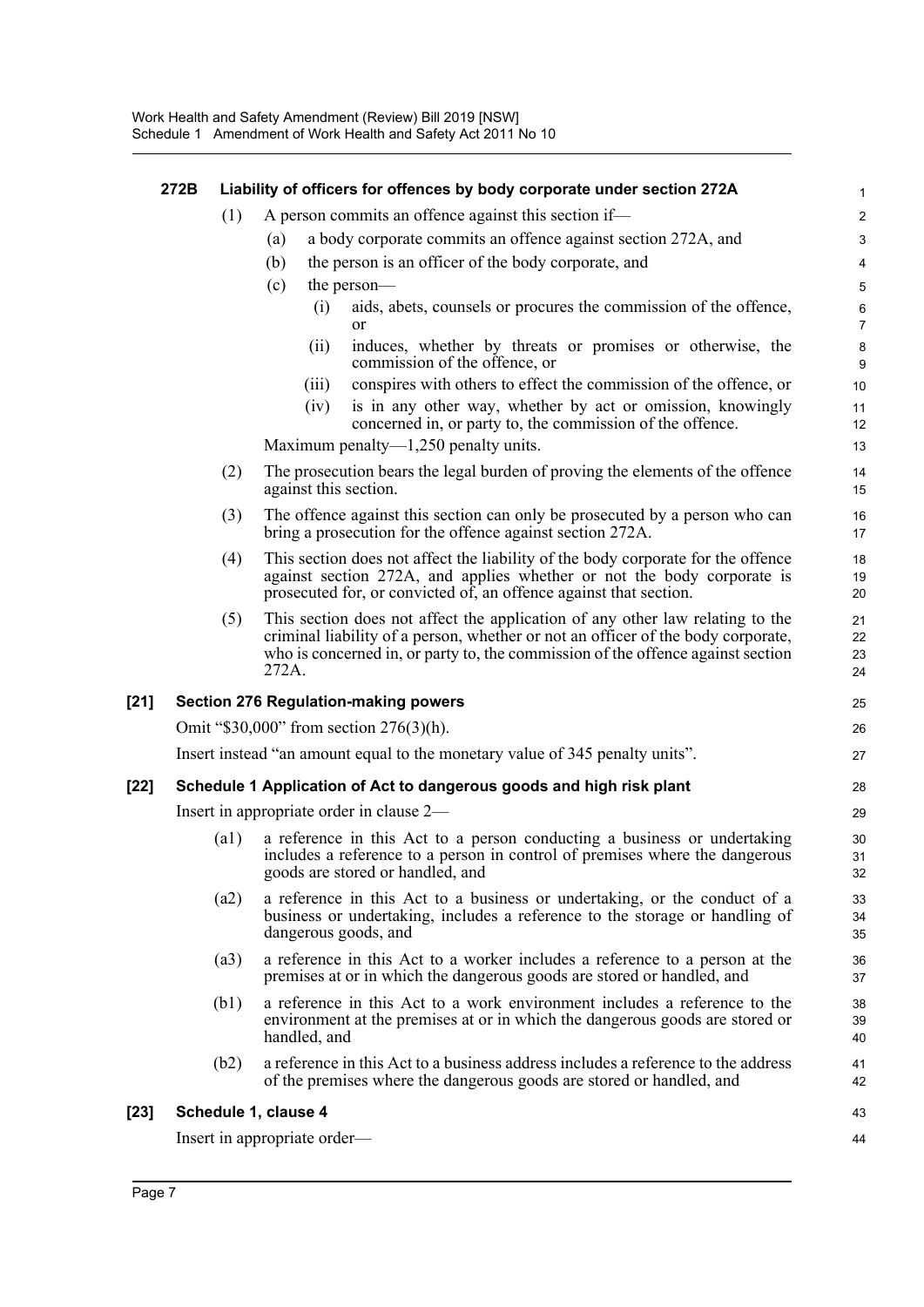|        |        | (a1) | a reference in this Act to a person conducting a business or undertaking<br>includes a reference to a person in control of premises where the high risk plant<br>is operated or used, and                                                                                                                                                                                                             | $\mathbf 1$<br>$\overline{c}$<br>$\mathbf{3}$ |
|--------|--------|------|-------------------------------------------------------------------------------------------------------------------------------------------------------------------------------------------------------------------------------------------------------------------------------------------------------------------------------------------------------------------------------------------------------|-----------------------------------------------|
|        |        | (a2) | a reference in this Act to a business or undertaking, or the conduct of a<br>business or undertaking, includes a reference to the operation or use of high<br>risk plant, and                                                                                                                                                                                                                         | 4<br>5<br>$6\phantom{1}6$                     |
|        |        | (a3) | a reference in this Act to a worker includes a reference to a person at the<br>premises at or in which the high risk plant is operated or used, and                                                                                                                                                                                                                                                   | $\overline{7}$<br>8                           |
|        |        | (b1) | a reference in this Act to a work environment includes a reference to the<br>environment at the premises at or in which the high risk plant is operated or<br>used, and                                                                                                                                                                                                                               | 9<br>10<br>11                                 |
|        |        | (b2) | a reference in this Act to a business address includes a reference to the address<br>of the premises where the high risk plant is operated or used, and                                                                                                                                                                                                                                               | 12<br>13                                      |
| $[24]$ |        |      | Schedule 1, clause 6                                                                                                                                                                                                                                                                                                                                                                                  | 14                                            |
|        |        |      | Insert in alphabetical order—                                                                                                                                                                                                                                                                                                                                                                         | 15                                            |
|        |        |      | <i>premises</i> includes a vehicle, vessel, aircraft or other mobile structure.                                                                                                                                                                                                                                                                                                                       | 16                                            |
| [25]   |        |      | Schedule 4 Savings, transitional and other provisions                                                                                                                                                                                                                                                                                                                                                 | 17                                            |
|        |        |      | Insert after Part 5-                                                                                                                                                                                                                                                                                                                                                                                  | 18                                            |
|        | Part 6 |      | Provisions consequent on enactment of Work<br><b>Health and Safety Amendment (Review) Act 2019</b>                                                                                                                                                                                                                                                                                                    | 19<br>20                                      |
|        | 27     |      | Insurance and indemnity arrangements                                                                                                                                                                                                                                                                                                                                                                  | 21                                            |
|        |        | (1)  | This clause applies in relation to a contract of insurance or other arrangement,<br>or a grant of indemnity for liability, (each an existing arrangement)<br>mentioned in section 272A that is in force immediately before the<br>commencement.                                                                                                                                                       | 22<br>23<br>24<br>25                          |
|        |        | (2)  | A person does not commit an offence against section 272A for providing<br>insurance or a grant of indemnity under an existing arrangement, or for taking<br>the benefit of an existing arrangement, to the extent any payment made under<br>the existing arrangement is not in relation to a liability for a monetary penalty<br>under this Act for an incident that occurred after the commencement. | 26<br>27<br>28<br>29<br>30                    |
|        |        | (3)  | In this clause—                                                                                                                                                                                                                                                                                                                                                                                       | 31                                            |
|        |        |      | <b><i>commencement</i></b> means the commencement of section 272A, as inserted by the<br>Work Health and Safety Amendment (Review) Act 2019.                                                                                                                                                                                                                                                          | 32<br>33                                      |

 $[24]$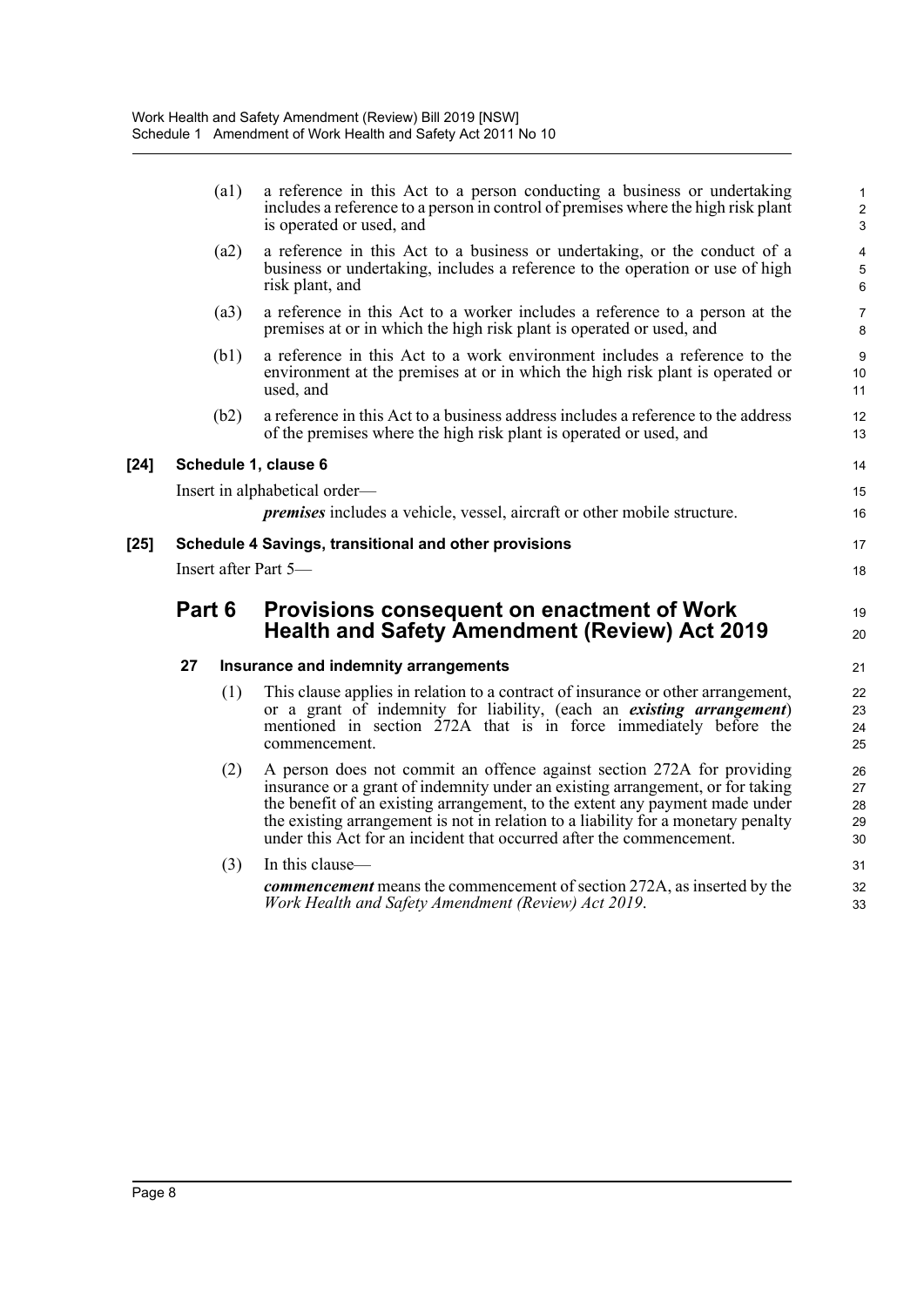<span id="page-12-0"></span>

|        | <b>Schedule 2</b><br><b>Consequential amendments of Work Health and</b><br>Safety Act 2011 No 10 | 1<br>$\overline{2}$ |
|--------|--------------------------------------------------------------------------------------------------|---------------------|
| $[1]$  | <b>Whole Act</b>                                                                                 | 3                   |
|        | Omit "\$50,000" wherever occurring in the penalty provisions.                                    | 4                   |
|        | Insert instead "575 penalty units".                                                              | 5                   |
| $[2]$  | <b>Whole Act</b>                                                                                 | 6                   |
|        | Omit "\$100,000" wherever occurring in the penalty provisions.                                   | $\overline{7}$      |
|        | Insert instead "1,155 penalty units".                                                            | 8                   |
| [3]    | <b>Whole Act</b>                                                                                 | 9                   |
|        | Omit "\$10,000" wherever occurring in the penalty provisions.                                    | 10                  |
|        | Insert instead "115 penalty units".                                                              | 11                  |
| [4]    | Sections 31(1)                                                                                   | 12                  |
|        | Omit "\$600,000" from the penalty provision.                                                     | 13                  |
|        | Insert instead "6,925 penalty units".                                                            | 14                  |
| [5]    | Section 31(1)                                                                                    | 15                  |
|        | Omit "\$3,000,000" from the penalty provision.                                                   | 16                  |
|        | Insert instead "34,630 penalty units".                                                           | 17                  |
| [6]    | Sections 31(1) and 32                                                                            | 18                  |
|        | Omit "\$300,000" from the penalty provisions.                                                    | 19                  |
|        | Insert instead "3,465 penalty units".                                                            | 20                  |
| $[7]$  | <b>Section 32</b>                                                                                | 21                  |
|        | Omit "\$150,000" from the penalty provision.                                                     | 22                  |
|        | Insert instead "1,730 penalty units".                                                            | 23                  |
| [8]    | <b>Section 32</b>                                                                                | 24                  |
|        | Omit "\$1,500,000" from the penalty provision.                                                   | 25                  |
|        | Insert instead "17,315 penalty units".                                                           | 26                  |
| [9]    | Sections 33, 104(1), 107, 108(1), 109(1), 197                                                    | 27                  |
|        | Omit "\$500,000" wherever occurring in the penalty provisions.                                   | 28                  |
|        | Insert instead "5,770 penalty units".                                                            | 29                  |
| $[10]$ | Sections 38(7), 75(1), 97(1) and (2), 150, 210(1) and (2) and 273                                | 30                  |
|        | Omit "\$5,000" wherever occurring in the penalty provisions.                                     | 31                  |
|        | Insert instead "60 penalty units".                                                               | 32                  |
| $[11]$ | Sections 38(7), 75(1), 97(1) and (2), 150, 210(1) and (2), 273                                   | 33                  |
|        | Omit "\$25,000" wherever occurring in the penalty provisions.                                    | 34                  |
|        | Insert instead "290 penalty units".                                                              | 35                  |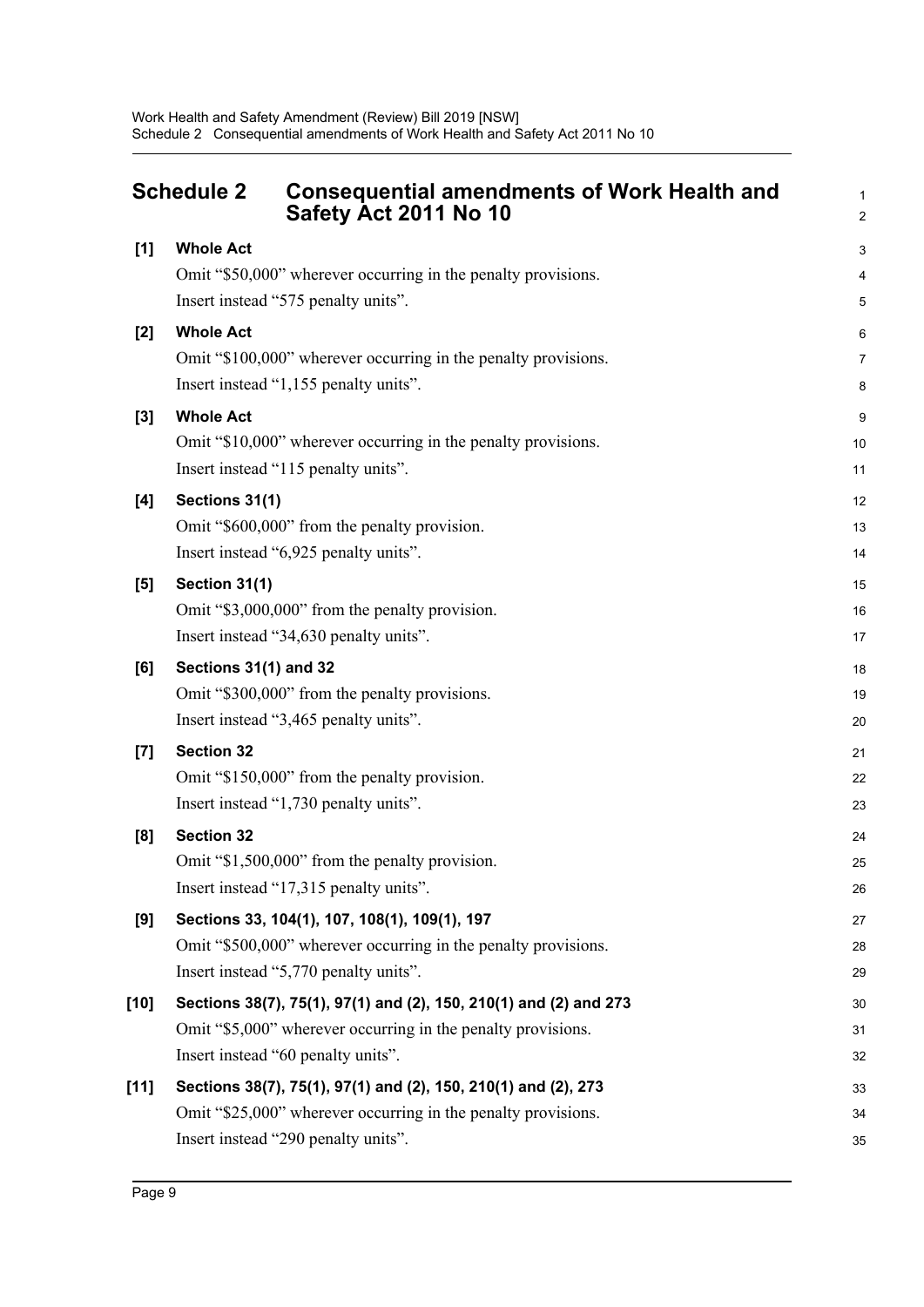| $[12]$ | Sections 41, 99(2), 190, 193, 200(1), 219 and 242(1)<br>Omit "\$250,000" wherever occurring in the penalty provisions.<br>Insert instead "2,885 penalty units".                | $\overline{2}$<br>3 |
|--------|--------------------------------------------------------------------------------------------------------------------------------------------------------------------------------|---------------------|
| $[13]$ | Sections 42(1) and (2), 43(1) and (2), 44(1) and (2), 45, 46 and 47(1)<br>Omit "\$20,000" wherever occurring in the penalty provisions.<br>Insert instead "230 penalty units". | 4<br>5<br>6         |
| $[14]$ | Sections 53(1) and (2), 57(1) and (2), 74(1) and 149(1)<br>Omit "\$2,000" wherever occurring in the penalty provisions.<br>Insert instead "25 penalty units".                  | 7<br>8<br>9         |